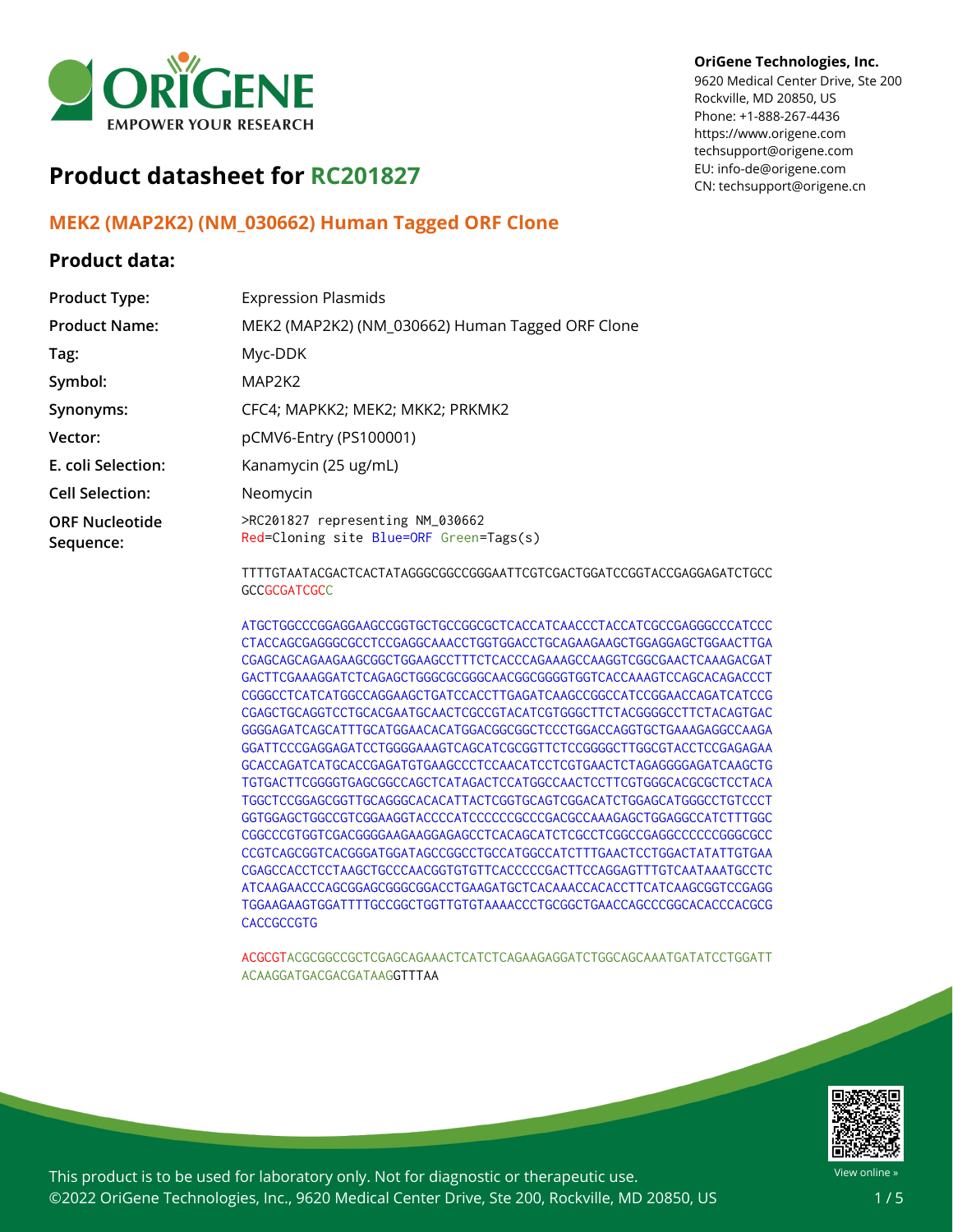

EcoR V Flag.Tag Fse I  $\begin{array}{lll} & \text{EcoR\,V} & \text{Flag}\\ \text{GAT\,GCA\,GCA\,AAT\,GAT\,ATC\,CTG\,GAT\,TAC\,AAG\,GAT\,GAC\,GAT\,AAG\,GAT\,AAG\,GAT\,AAG\,GAT\,AAG\,GAT\,AAG\,GAT\,AAG\,GAT\,AAG\,GAT\,AAG\,GAT\,AAG\,GAT\,AAG\,GAT\,AAG\,GAT\,AAG\,GAT\,AAG\,GAT\,AAG\,GAT\,AAG\,GAT\,AAG\,GAT\,AAG\,GAT\,AAG\,$  $L$  A A  $\overline{D}$  $\mathbb N$  $\mathbf D$  $\mathbf I$  $L$   $D$  $\mathbf{Y}$  $\mathbf{R}$ D D  $\mathbf D$  $D$ K V stop

\* The last codon before the Stop codon of the ORF

#### **Plasmid Map:**



This product is to be used for laboratory only. Not for diagnostic or therapeutic use. ©2022 OriGene Technologies, Inc., 9620 Medical Center Drive, Ste 200, Rockville, MD 20850, US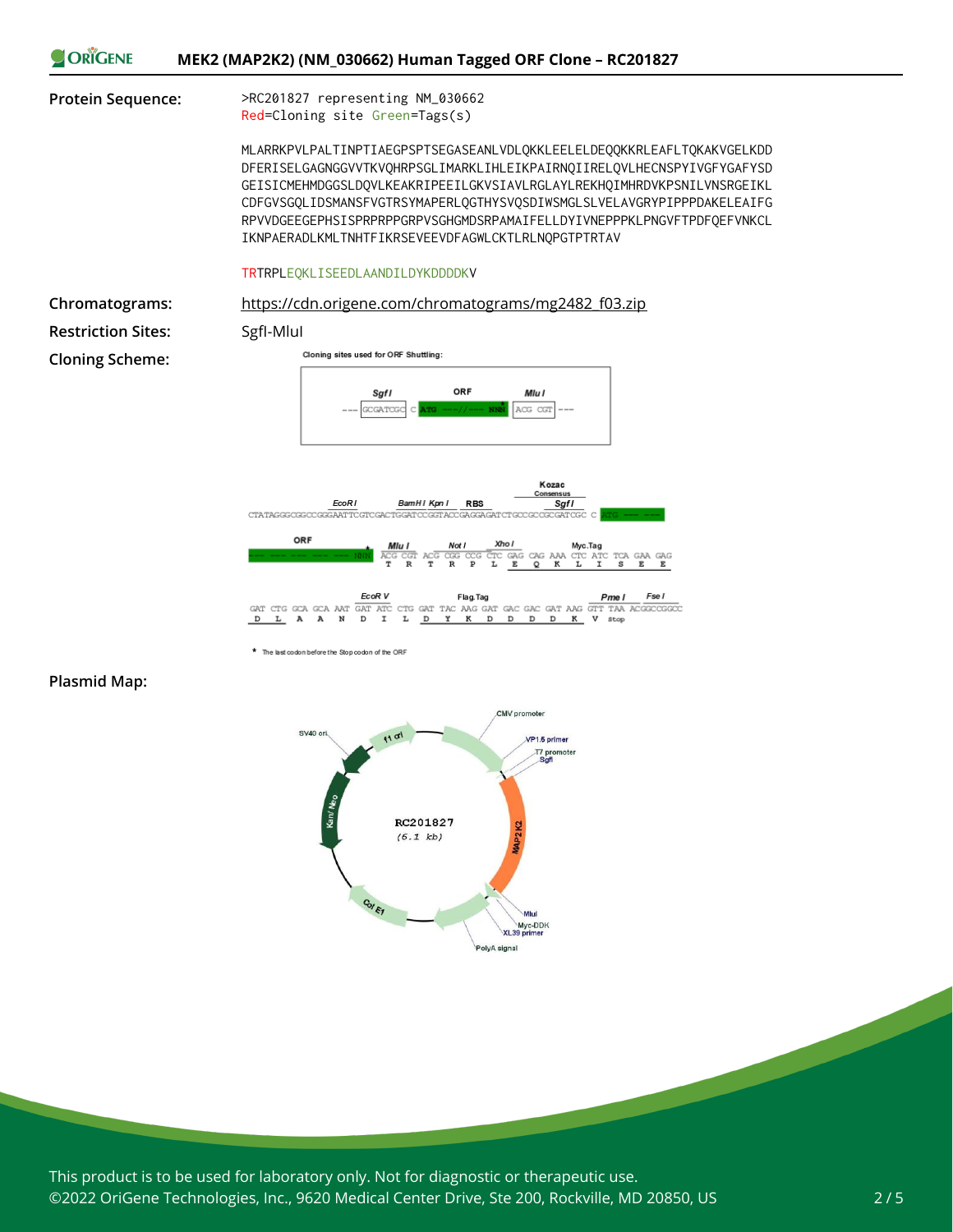| ORIGENE                       | MEK2 (MAP2K2) (NM_030662) Human Tagged ORF Clone - RC201827                                                                                                                                                                                                                                                                                                                                                                                                                                                                                                                                                                                                                                                                                            |
|-------------------------------|--------------------------------------------------------------------------------------------------------------------------------------------------------------------------------------------------------------------------------------------------------------------------------------------------------------------------------------------------------------------------------------------------------------------------------------------------------------------------------------------------------------------------------------------------------------------------------------------------------------------------------------------------------------------------------------------------------------------------------------------------------|
| ACCN:                         | NM_030662                                                                                                                                                                                                                                                                                                                                                                                                                                                                                                                                                                                                                                                                                                                                              |
| <b>ORF Size:</b>              | 1200 bp                                                                                                                                                                                                                                                                                                                                                                                                                                                                                                                                                                                                                                                                                                                                                |
| <b>OTI Disclaimer:</b>        | The molecular sequence of this clone aligns with the gene accession number as a point of<br>reference only. However, individual transcript sequences of the same gene can differ through<br>naturally occurring variations (e.g. polymorphisms), each with its own valid existence. This<br>clone is substantially in agreement with the reference, but a complete review of all prevailing<br>variants is recommended prior to use. More info                                                                                                                                                                                                                                                                                                         |
| <b>OTI Annotation:</b>        | This clone was engineered to express the complete ORF with an expression tag. Expression<br>varies depending on the nature of the gene.                                                                                                                                                                                                                                                                                                                                                                                                                                                                                                                                                                                                                |
| Components:                   | The ORF clone is ion-exchange column purified and shipped in a 2D barcoded Matrix tube<br>containing 10ug of transfection-ready, dried plasmid DNA (reconstitute with 100 ul of water).                                                                                                                                                                                                                                                                                                                                                                                                                                                                                                                                                                |
| <b>Reconstitution Method:</b> | 1. Centrifuge at 5,000xg for 5min.<br>2. Carefully open the tube and add 100ul of sterile water to dissolve the DNA.<br>3. Close the tube and incubate for 10 minutes at room temperature.<br>4. Briefly vortex the tube and then do a quick spin (less than 5000xg) to concentrate the liquid<br>at the bottom.<br>5. Store the suspended plasmid at -20°C. The DNA is stable for at least one year from date of<br>shipping when stored at -20°C.                                                                                                                                                                                                                                                                                                    |
| RefSeq:                       | NM 030662.2, NP 109587.1                                                                                                                                                                                                                                                                                                                                                                                                                                                                                                                                                                                                                                                                                                                               |
| <b>RefSeq Size:</b>           | 1759 bp                                                                                                                                                                                                                                                                                                                                                                                                                                                                                                                                                                                                                                                                                                                                                |
| <b>RefSeq ORF:</b>            | 1203 bp                                                                                                                                                                                                                                                                                                                                                                                                                                                                                                                                                                                                                                                                                                                                                |
| Locus ID:                     | 5605                                                                                                                                                                                                                                                                                                                                                                                                                                                                                                                                                                                                                                                                                                                                                   |
| <b>UniProt ID:</b>            | P36507                                                                                                                                                                                                                                                                                                                                                                                                                                                                                                                                                                                                                                                                                                                                                 |
| <b>Cytogenetics:</b>          | 19p13.3                                                                                                                                                                                                                                                                                                                                                                                                                                                                                                                                                                                                                                                                                                                                                |
| Domains:                      | pkinase, TyrKc, S_TKc                                                                                                                                                                                                                                                                                                                                                                                                                                                                                                                                                                                                                                                                                                                                  |
| <b>Protein Families:</b>      | Druggable Genome, Protein Kinase                                                                                                                                                                                                                                                                                                                                                                                                                                                                                                                                                                                                                                                                                                                       |
| <b>Protein Pathways:</b>      | Acute myeloid leukemia, B cell receptor signaling pathway, Bladder cancer, Chronic myeloid<br>leukemia, Endometrial cancer, ErbB signaling pathway, Fc epsilon RI signaling pathway, Gap<br>junction, Glioma, GnRH signaling pathway, Insulin signaling pathway, Long-term depression,<br>Long-term potentiation, MAPK signaling pathway, Melanogenesis, Melanoma, Natural killer<br>cell mediated cytotoxicity, Neurotrophin signaling pathway, Non-small cell lung cancer,<br>Pathways in cancer, Prion diseases, Prostate cancer, Regulation of actin cytoskeleton, Renal<br>cell carcinoma, T cell receptor signaling pathway, Thyroid cancer, Toll-like receptor signaling<br>pathway, Vascular smooth muscle contraction, VEGF signaling pathway |
| MW:                           | 44.2 kDa                                                                                                                                                                                                                                                                                                                                                                                                                                                                                                                                                                                                                                                                                                                                               |

This product is to be used for laboratory only. Not for diagnostic or therapeutic use. ©2022 OriGene Technologies, Inc., 9620 Medical Center Drive, Ste 200, Rockville, MD 20850, US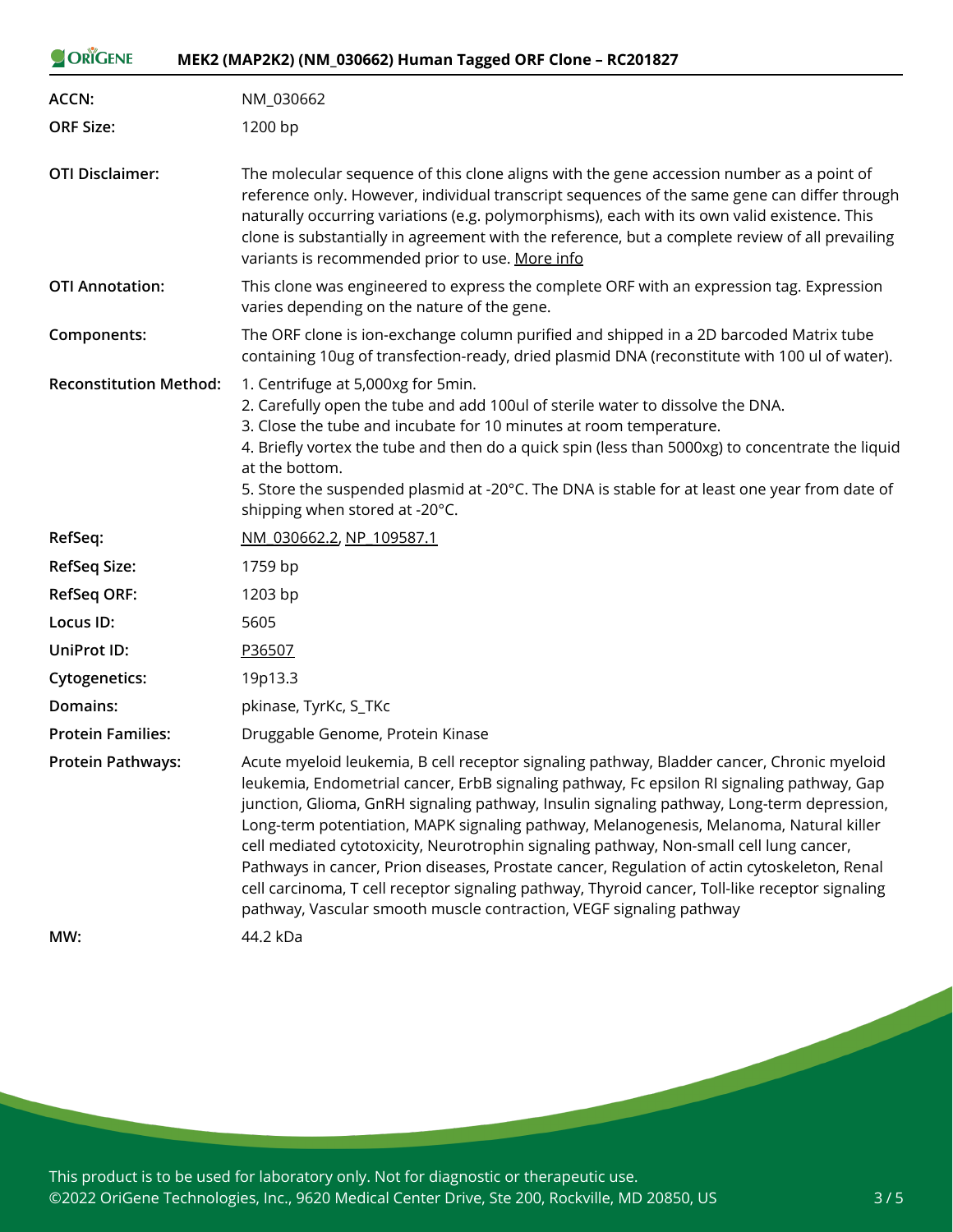#### **CORIGENE MEK2 (MAP2K2) (NM\_030662) Human Tagged ORF Clone – RC201827**

**Gene Summary:** The protein encoded by this gene is a dual specificity protein kinase that belongs to the MAP kinase kinase family. This kinase is known to play a critical role in mitogen growth factor signal transduction. It phosphorylates and thus activates MAPK1/ERK2 and MAPK2/ERK3. The activation of this kinase itself is dependent on the Ser/Thr phosphorylation by MAP kinase kinase kinases. Mutations in this gene cause cardiofaciocutaneous syndrome (CFC syndrome), a disease characterized by heart defects, cognitive disability, and distinctive facial features similar to those found in Noonan syndrome. The inhibition or degradation of this kinase is also found to be involved in the pathogenesis of Yersinia and anthrax. A pseudogene, which is located on chromosome 7, has been identified for this gene. [provided by RefSeq, Jul 2008]

#### **Product images:**



 $10<sup>10</sup>$ 

HEK293T cells were transfected with the pCMV6- ENTRY control (Cat# [PS100001], Left lane) or pCMV6-ENTRY MAP2K2 (Cat# RC201827, Right lane) cDNA for 48 hrs and lysed. Equivalent amounts of cell lysates (5 ug per lane) were separated by SDS-PAGE and immunoblotted with anti-MAP2K2(Cat# [TA500471]). Positive lysates [LY403069] (100ug) and [LC403069] (20ug) can be purchased separately from OriGene.

HEK293T cells were transfected with the pCMV6- ENTRY control (Left lane) or pCMV6-ENTRY MAP2K2 (RC201827, Right lane) cDNA for 48 hrs and lysed. Equivalent amounts of cell lysates (5 ug per lane) were separated by SDS-PAGE and immunoblotted with anti-MAP2K2 ([TA505680]). Positive lysates [LY403069] (100ug) and [LC403069] (20ug) can be purchased separately from OriGene.

This product is to be used for laboratory only. Not for diagnostic or therapeutic use. ©2022 OriGene Technologies, Inc., 9620 Medical Center Drive, Ste 200, Rockville, MD 20850, US